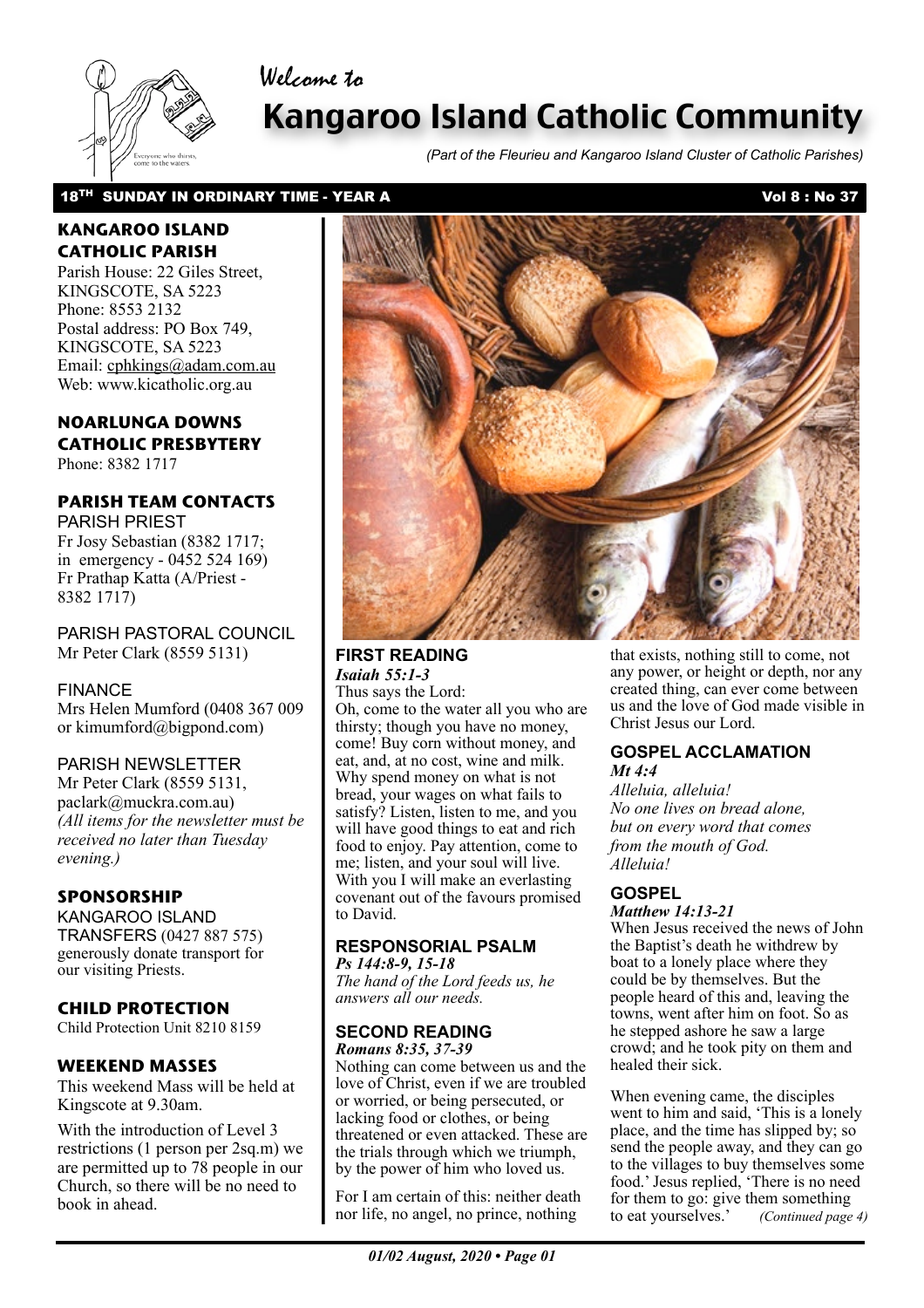### **PLEASE KEEP THESE PEOPLE IN YOUR PRAYERS**

**Sick:** Greg Turner, Roy Gaton

**July anniversaries:** Mary Banner, Joyce Bowbridge, Jimmy Browne, Steven Browne, Terence Browne, David Buick, Irene Darcy, Don Christie, John Commerford, David Cooper, Allan Forst, Paul Glynn Jr, Henry Hughes, Annemie Huys, Mary Kildea, Hazel Keitel, Daniel Lydon, Dot May, John Mertens, Rebecca Murch, Lorna Murphy, Winifred O'Daly, Margaret Rich, Joseph Ryan, Simon Slagter, Chris Slattery, Kathy Slotegraaf, Florence Tabor, Bracken Walker , Bill Willson, Owen Willson and all the faithful departed.

*May all our sick parishioners, relatives and friends know the healing love of Christ through our actions and His healing presence.*

<del>-⊂≵⊀⊹⊁≸</del>

#### **AUGUST ROSTER**

|     | Reader         | <b>Prayers</b> | <b>Cleaning</b> |
|-----|----------------|----------------|-----------------|
| 2/8 | K Wales        | J Fernandez    | K Brinkley      |
| 9/8 | P Clark        | K Hammat       | K Brinkley      |
|     | 16/8 A Gibbs   | S Semler       | A Clark         |
|     | $23/8$ P Wales | M Glynn        | A Clark         |
|     | 30/8 P Bennett | C Pahl         | C Berden        |

#### **AUGUST PRIEST ROSTER**

*(Often this roster changes if something unforeseen crops up)*

|           | $\ldots$ , or essent er ops $\ldots$ |  |
|-----------|--------------------------------------|--|
| 2 August  | Mons Dempsey                         |  |
| 9 August  | Fr Prathap                           |  |
| 16 August | Fr Dev                               |  |
| 23 August | Fr Josy                              |  |
| 30 August | Fr Dev                               |  |
|           |                                      |  |

#### **COLLECTIONS DIRECT PAYMENTS**

▅<del>▛</del>▓⊹▓<del>▓</del>▅⋾

If you would like to organise your Church donations via scheduled bank or Archdiocesan transfers and need some help, please contact Helen Mumford or Peter Clark.



## **PARISH MASSES**

**KINGSCOTE** *Sunday, 2nd August*

Mons Ian Dempsey will be with us this Sunday for Mass at Kingscote at 9.30am.

With the introduction of Level 3 restrictions (1 person per 2sq.m) we are permitted up to 78 people in our Church, so there will be no need to book in ahead.

However, we are still required to:

- Sign-in on entering the Church
- Continue using hand sanitiser
- Continue regularly wiping surfaces and cleaning our Church
- Encourage those who are unwell or vulnerable to stay home Avoid physical greetings: hugs, kisses and handshakes.

## **NATIONAL VOCATIONS AWARENESS WEEK 2020**

2-9 August

This is a week for the entire Church to consider, support and pray for those searching for their vocations in life. We might think about and pray for the young people in our community and in our families this week especially. In prayer, ask the Lord to enlighten them and give them the grace and courage to respond to His call. The Lord calls each of us to a particular vocation (marriage, consecrated life, priesthood or a single life of service).

#### **NEW DIRECT GIVING APP**

The Adelaide Archdiocese's "Find a Mass" App has been upgraded to allow people to contribute to the first and second collections via a credit or debit card. Users can make a one-off donation or set up recurring donations to their parish and community (second collection) and for the support of the clergy (first collection) as well as to special collections held throughout the year. A short YouTube video has also been produced to demonstrate how the app works. ([https://youtu.be/](https://youtu.be/DvnbCbDUgOE) [DvnbCbDUgOE\)](https://youtu.be/DvnbCbDUgOE) For inquiries: [cathcomm@adelaide.catholic.org.au](mailto:?subject=)

#### **LIVE STREAMING AND TV BROADCASTING**

The Archdiocese will continue to live stream Sunday Mass at 11.00am. This Mass can be viewed live and on demand on the home page of [www.adelaide.catholic.org.au](http://www.adelaide.catholic.org.au)

#### **SHARE THE FOOD**

I don't know how she did it. My mum did all the cooking. Her mother, Nona, never cooked. Her younger sister, Zia Maria, showed up just in time to put on an apron attempting to steal some of the compliments. Everyone knew better. With a family of only sons, mum could rely on precious little help from us other than setting the table and staying out of her way. And all this before the invention of microwave ovens, non-stick pans, and big freezers. Eight courses or more from kitchen to table - all her doing.

Hours later with the meal over, Mum and the other women did the dishes while the men talked and we kids played in the yard or up in our bedrooms. When time came for folks to leave, each was given a bag carefully filled amazingly with leftovers from each of the courses, enough for a number of meals over the coming days. And there would still be enough in our fridge to get us through the rest of the week as well, which was a good thing because Mum was exhausted to the bone.

The years passed. Nona died, then my father and aunt. My brothers married. At some point my sistersin-law would help mum by bringing some of the courses. She didn't mind, even when the meals switched to their homes. Mum was happy the tradition would continue. Jesus fed the multitude leaving 12 baskets left over (one for each of the apostles to share), teaching them to continue what he had begun. No one should go hungry.

Let us continue the sharing today. *GPBS eNews*

#### *EVER WONDER*

- *Why the sun lightens our hair, but darkens our skin?*
- *Why we don't ever see the headline 'Psychic Wins Lottery'?*
- *Why is 'abbreviated' such a long word?*
- *Why is it that Doctors call what they do 'practice'?*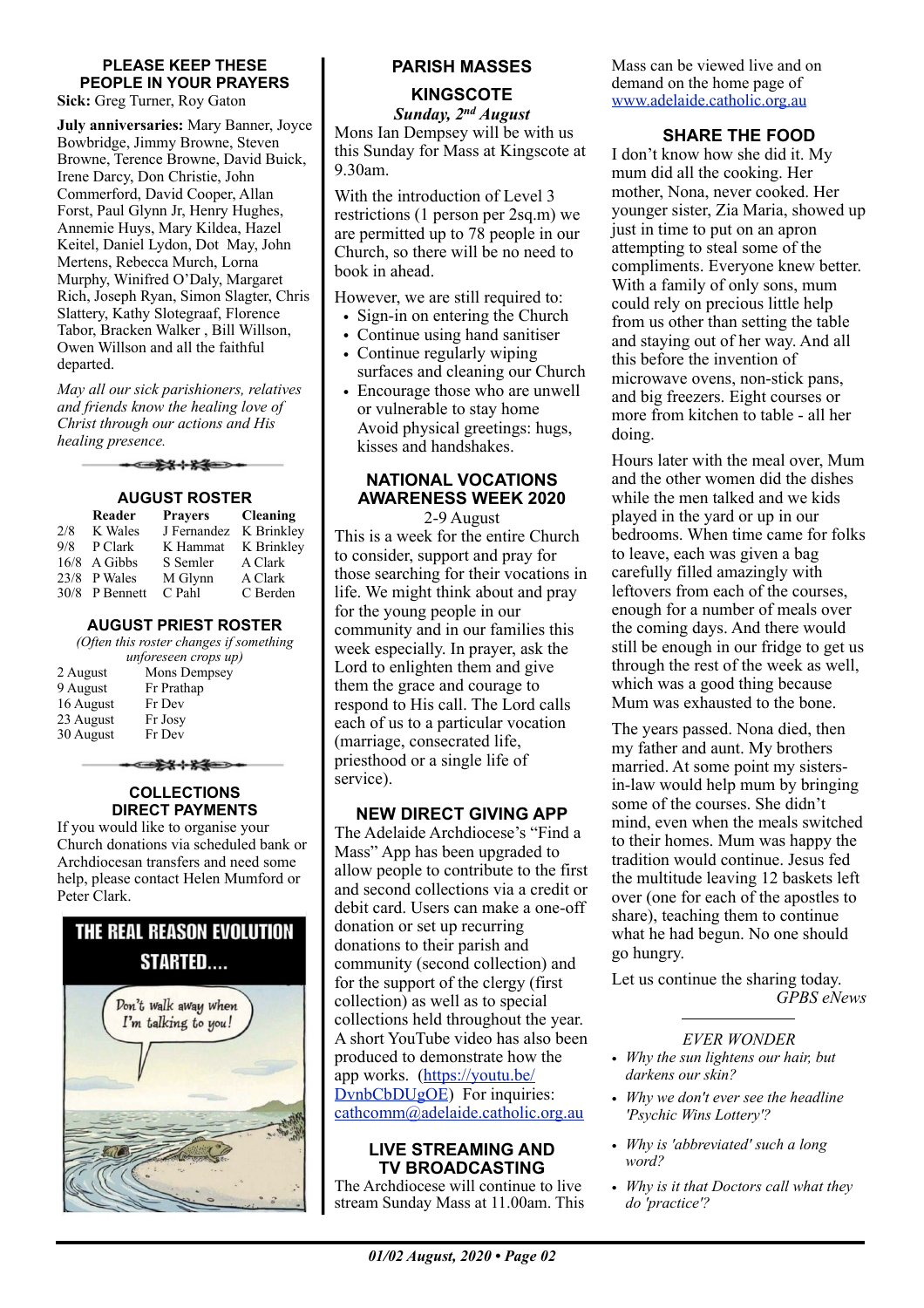

# **Ron Rolheiser column**

*Ronald Rolheiser, a Roman Catholic priest and member of the Missionary Oblates of Mary Immaculate, is president of the Oblate School of Theology in San Antonio, Texas. He is a community-builder, lecturer and writer. His books are popular throughout the English-speaking world and his weekly column is carried by more than sixty newspapers worldwide*

## **ON NOT LOCKING OUR DOORS**

In his book *The Secret,* Rene Fumoleau has a poem entitled *Sins.*  Fumoleau, who was a missionary priest with the Dene People in Northern Canada, once asked a group of Elders to name what they considered the worst sin of all. Their answer:

*The ten Dene discussed together, And after a while Radisca explained to me:*

*"We talked it over, and we all agree: The worst sin people can make is to*  lock their door.

Perhaps at the time this incident took place and in that particular Dene village, you could still safely leave your door unlocked, but that's hardly sound advice for most of us who are safe only when we have double locks and electronic security systems securing our doors. Still these Dene Elders are right because at the end of the day, they're speaking of something deeper than a security bolt on our outside door. What does it really mean to lock your door?

As we know, there are many kinds of doors we lock and unlock to let others in and out. Jean-Paul Sartre, the famed French existentialist, once wrote: *Hell is the other person.* While this may feel very true emotionally on a given day, it is the antithesis of any religious truth, particularly Christian truth. In all the great religions of the world, in the end being with others is heaven; ending up eternally alone is hell.

That's a truth built into our very nature. As human persons we are constitutively social; meaning we're built in such a way that while we're always individual, private, and idiosyncratic at the same time we're always social, communitarian, and interdependent. We're built to be with others and there's no ultimate meaning or fulfillment to be found alone. Indeed, we need each other simply to survive and remain sane. Still more, we need each other for love and meaning because without

these there's no purpose to us. To end up alone is death of the worst kind.

This needs to be highlighted today because both in society and in our churches too many of us are locking a select number of our doors in ways that are both destructive and genuinely unchristian. What's our issue?

Twenty years ago, Robert Putnam looked at the breakdown of community within our culture and named it with a catchy phrase, *Bowling Alone.* For Putnam, our families, neighborhoods, and wider communities are breaking down because of an excessive individualism within the culture. More and more, we're doing things alone, walking within our own idiosyncratic rhythms rather than within community rhythms. Few would dispute this assessment.

However, what we're struggling with today goes further than the individualism Putnam so playfully names. In the excessive individualism Putnam describes, we end up bowling alone but mostly still inside the same bowling alley, separate from each other but not locked out. Our problem goes deeper. Metaphorically, we're locking each other out of our common bowling alley. What's meant here?

Beyond an isolating individualism, we're struggling today in our families, communities, countries, and churches with a demon of a different sort, that is, with doors locked in bitterness. Politically, in many of our countries we're now so polarized that the various sides are unable to even have a respectful, civil conversation with each other. The other is "hell". This is true too inside our families where conversation at the Thanksgiving or Christmas dinner has to carefully avoid all references to what's going on in the country and we can only be at the same table with each other if we keep our political views locked away.

Sadly, this is now mirrored in our churches where different visions of theology, ecclesiology, and morality have led to a polarization of such

intensity that each theological and ecclesial group now stays behind its own solidly locked door. There's no openness to what's other and all real dialogue has been replaced by mutual demonization. This lack of openness is ultimately what the Dene refer to as the worst sin of all, *our locked doors*. Hell then really is the other person. Sartre must be smiling.

It's interesting how evil works. The Gospels give us two separate words for the evil one. Sometimes the evil one is called "the devil" (*Diabolos*) and sometimes the evil one is called "satan" (*Satanas*). Both describe the evil power that works against God, goodness, and love within a community. The "Devil" works by dividing us, one from another, breaking down community through jealousy, pride, and false freedom; whereas "Satan" works in the reverse way. Satan unites us in sick ways so as to have us, as groups, demonize each other, carry out crucifixions, and cling to each other feverishly through sick kinds of hysteria and ideologies that make for scapegoating, racism, sexism, and group-hatred of every kind. Either way, whether it's satan or the devil, we end up behind locked doors where those outside of ourselves are seen as hell.

So it's true, "the worst sin we can make is to lock our doors."

*You can read, or download, Ron Rolheiser's weekly columns from his website at: www.ronrolheiser.com* 

**FOOTHERS** Statutsde Terri Someday<br>we old folks<br>will use cursive<br>writing as a<br>secret  $C_{ode}$